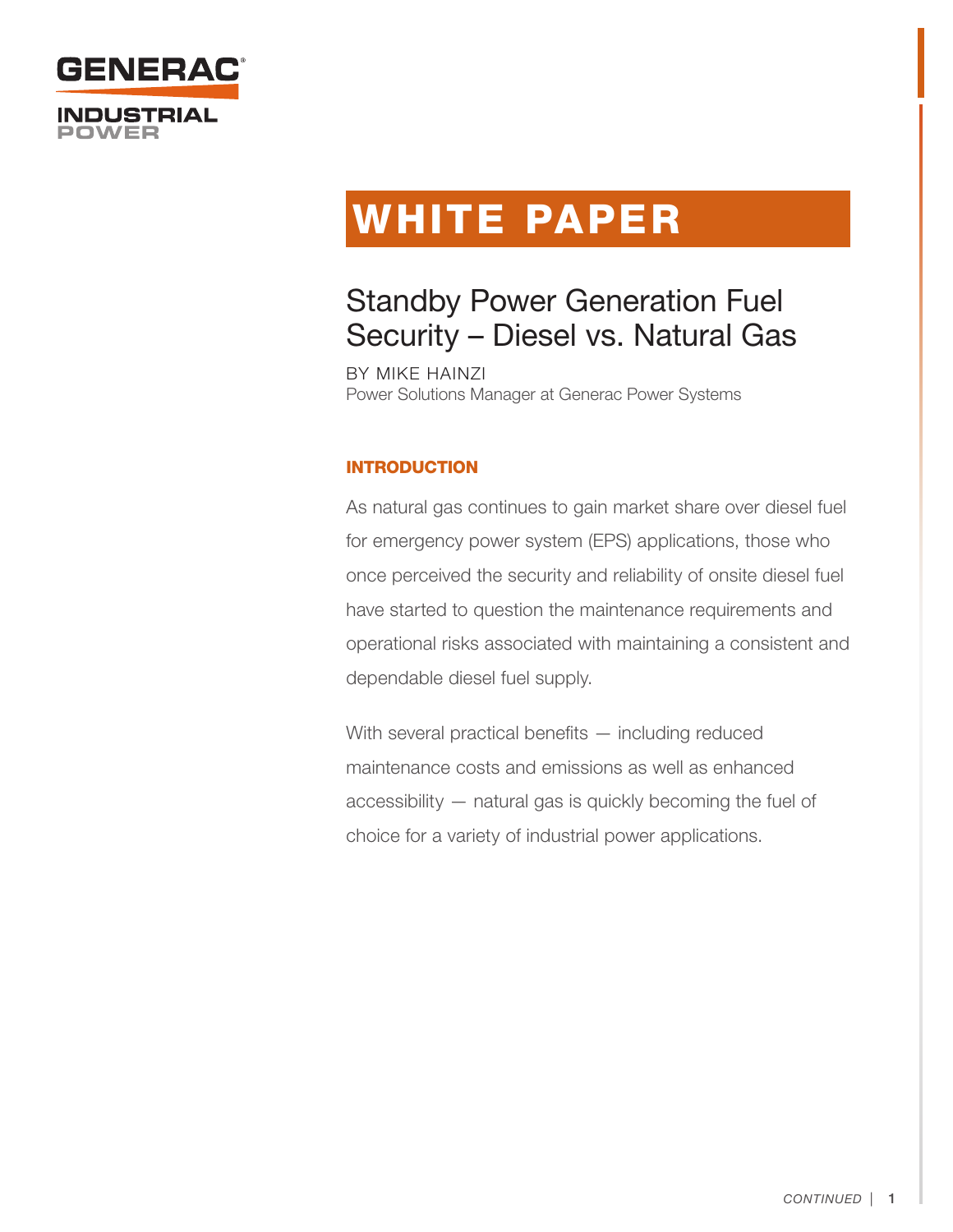

#### REGULATORY & OPERATIONAL CONSIDERATIONS

According to a 2007 study by the U.S. Department of Energy, there are approximately 12 million emergency generators in the United States with an installed capacity of approximately 170 gigawatts (GW).<sup>1</sup> Historically, units larger than 100 kW - which still account for the majority of installed emergency power systems — have been powered by diesel engines.

Cost effectiveness, ease of fuel management, reliability and availability have been traditionally rooted in diesel fuel economics. Diesel has also historically met onsite fuel supply regulatory requirements. Even if a specific fuel supplier was unable to make a delivery, the perception was  $-$  until recently  $-$  that delivery arrangements could be made quickly in the event of an emergency.

#### Two Things Happened to Change Diesel Fuel Reliability in EPS Applications:

- Ultra-low sulfur diesel (ULSD), which contains less than 15 ppm sulfur, was introduced nationwide in 2010 for non-road use in response to new U.S. Environmental Protection Agency (EPA) emissions requirements.2
- Hurricanes Irene (2011) and Sandy (2012) impacted diesel fuel supplies along the East Coast for weeks, while natural gas supplies suffered only localized short-term outages.<sup>3</sup>

ULSD was a prerequisite for engine exhaust aftertreatment systems introduced after 2006, enabling engines to achieve exhaust emissions more than 99% cleaner than engines manufactured prior to 1996. Diesel engine emissions from stationary sources are part of a larger group of EPA air quality regulations known as RICE-NESHAP.<sup>4</sup> Implementing cleaner diesel engines is estimated to reduce annual emissions from stationary engines as follows:

- 1000 tons per year of air toxics
- 2800 tons per year of fine particulate matter
- 14,000 tons per year of carbon monoxide
- 27,000 tons per year of volatile organic compounds<sup>5</sup>

However, ULSD has a substantially shorter shelf life compared to its high-sulfur predecessor. Fuel polishing<sup>6</sup> is required between six and 24 months. This is driven by changes in the fuel as well as the engines:

- The catalytic cracking processes used to increase per-barrel yield and remove sulfur results in a less stable finished fuel compared to product from a distillation process.
- Sulfur in diesel fuel acts as a biocide, slowing the growth of algae and other bacteria that would otherwise begin to break down the fuel. While high-sulfur diesel fuel was not completely immune to fuel degradation, it could be stored reliably for one to two years in most environments before fuel polishing might have been required.
- The high-pressure fuel systems (>30,000 lb./in<sup>2</sup> on the latest generation of engines) required to meet today's strict emissions requirements increase fuel temperature and the rate of fuel oxidation. Fuel oxidation leads to the formation of gums that can clog filters and fuel injectors.<sup>7,8</sup>
- Fuel systems on older diesel engines were more tolerant of degraded fuel.

With ULSD requiring more rigorous maintenance of the fuel itself and the EPA's mandate for cleaner burning diesel engines requiring a higher quality fuel, diesel fuel is no longer the low-cost, low-maintenance emergency power fuel it had been.

The environmental risk related to diesel fuel leaks, spills and the associated costs of cleanup also weigh heavily on the continuing use of diesel fuel for emergency power. EPA regulations require reporting of oil spills, which includes diesel fuel — even in very small quantities.<sup>9</sup>

As if the environmental risk, maintenance challenges posed by ULSD and more complex — albeit cleaner-burning — engines weren't enough, Hurricanes Irene and Sandy destroyed the long-standing conventional wisdom that diesel fuel delivery was assured even during the most severe emergencies. Both storms caused enough damage to the petroleum supply networks as to make diesel refueling a challenge.

For owners and operators of emergency power systems, the changing fuel landscape had them looking for alternatives. Natural gas appeared to address all their concerns: cleaner exhaust emissions, equal or better fuel availability, reduced fuel maintenance and reduced environmental liability.

NFPA 110 §5.1 specifies energy sources for emergency power systems. Natural gas is permitted as a fuel source, but carries with it the following exception:

*For Level 1 installations in locations where the probability of interruption of off-site fuel supplies is high, on-site storage of an alternate energy source sufficient to allow full output of the EPSS to be delivered for the class specified shall be required, with the provision for automatic transfer from the primary energy source to the alternate energy source.*

Unfortunately, NFPA 110 does not define certain things, such as a high probability of interruption or a reliable fuel supply. NFPA forces this decision to the local Authority Having Jurisdiction (AHJ).

It is incorrect to conclude that diesel fuel, simply by its on-site presence, is more reliable than natural gas. For the purposes of an EPS, a reliable fuel supply is one that is consistently available in sufficient quantity and quality to provide emergency power. It is necessary to holistically examine external factors influencing the relative reliability of natural gas and diesel as EPS fuel sources.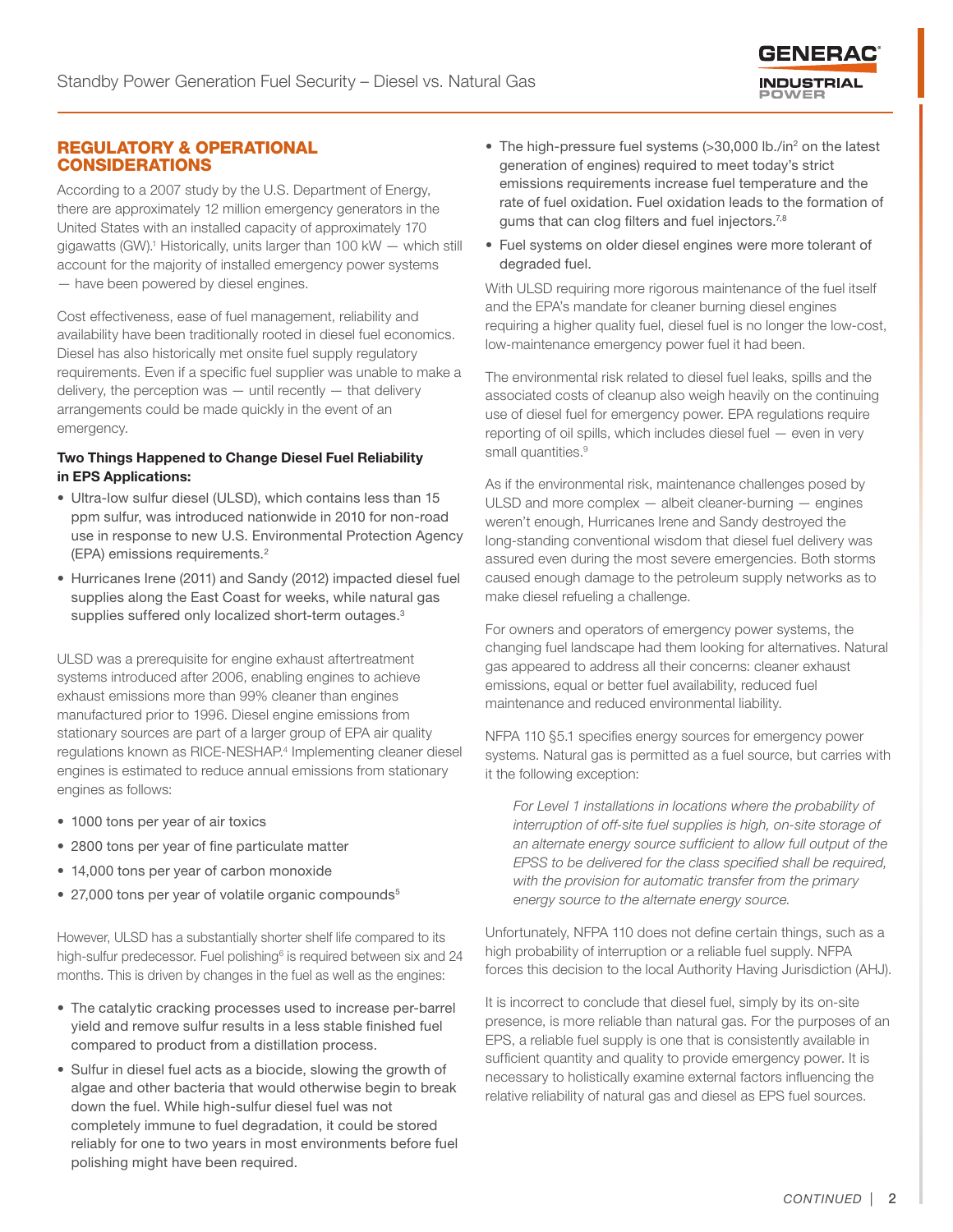

#### Natural Gas Delivery Infrastructure

Even in cases where the AHJ has approved natural gas for life-safety EPS, there are owners and operators that are not comfortable being fully reliant on pipeline natural gas delivery to power their life safety and mission-critical systems. There is a perception of trading off one utility supply for another — electric power from the utility for natural gas to run a generator.

According to a 2013 report by Massachusetts Institute of Technology's (MIT's) Lincoln Laboratory, natural gas distribution systems operate at a reliability rate exceeding 99.999%,<sup>10</sup> with the exception of seismically active areas. Incidentally, that makes the natural gas distribution system approximately three orders of magnitude more reliable than a single-engine generator set.

The same MIT report notes that many of the compressors on the transmission network are powered by natural gas, using approximately 3 percent of the natural gas produced. The distributed nature of the natural gas production and transmission networks result in an exceedingly low probability of cascading failure.

From an end user's perspective, natural gas is delivered on demand, and it is easy to overlook more than four-trillion cubic feet of storage capacity in the continental United States.<sup>11</sup> If all natural gas production in the United States ceased simultaneously, it would still take anywhere from two to nine weeks to fully deplete the natural gas in underground storage.

Each individual location has its own unique risk profile, but an illustrative example is helpful:

- Assume 99 percent availability on the electric utility (87.6 hours of outage time per year).
- Hypothetically, a particular city has older natural gas infrastructure and availability is only 99.9 percent (two orders of magnitude less reliable than that cited by the MIT report, corresponding to 8.76 hours of outage time per year).

# *P (utility power fail) = 0.01 P (natural gas supply fail) = 0.001*

For the purpose of maintaining electrical power to a facility using a natural gas generator, a natural gas supply failure is a problem only if utility power is in a simultaneously failed state:

# *P (natural gas supply fail | utility power fail) = 0.0001 x 0.01 = 0.00001*

Expressed in terms of availability, there is a 99.999 percent probability that utility power or the natural gas supply will be available at any given time. This "five nines" availability equates to an average of five minutes and fifteen seconds per year in which both electric and natural gas service are simultaneously unavailable. This analysis is only valid if the probability of failure for either utility can be treated as independent events. Since history

and simulation<sup>12,13</sup> show there is a low correlation between electric utility and natural gas supply failures, both can be treated as independent events.

A number of facility management professionals believe maintaining an on-site supply of diesel fuel will mitigate the few minutes annually that utility power and natural gas could be simultaneously unavailable each year. However, managing a diesel fuel supply isn't as simple as it may seem.

#### Diesel Fuel Maintenance and Delivery Risks

Many facility managers dismiss the inherent challenges and risks of maintaining a stable, on-site diesel fuel supply. The perception is that simply because there is a fuel tank on site, any risks to the EPS suddenly dissipate.

However, without regular diesel fuel testing and fuel polishing, it is virtually certain the fuel quality will degrade before it is fully consumed. As mentioned earlier, today's ULSD fuel is more prone to oxidation and microbial growth. Furthermore, the majority of emergency power systems see an insignificant number of commercial power outages per year. This isn't a problem for natural gas engines; they simply burn less gas. For a diesel engine, though, it means a single tank of fuel could take years to consume.

Testing diesel fuel once every six months until a fuel quality pattern is established  $-$  and then at least annually thereafter  $-$  is critical to maintaining diesel fuel reliability. In hot and humid environments, diesel fuel polishing is often required annually. In cooler, less humid environments, the fuel maintenance interval may be longer, but the end result is the same: if the fuel is not used, it will have to be polished and/or replaced at some point. At between \$1 and \$2 per gallon for fuel polishing services, the cost to provide regular preventive maintenance to diesel fuel is a significant operational cost. Moreover, diesel fuel has a finite shelf life that varies from as short as six months in a harsh environment to a maximum of two years under the most benign environmental conditions.<sup>14,15</sup>

A frequent cause of diesel EPS failure is clogged fuel filters due to inadequate fuel maintenance. Weekly unloaded exercise burns very little fuel, and even clogged filters can usually provide enough fuel flow to keep the unloaded engine running. However, when a load is applied, as in the case of an actual power failure, the engine fuel demand increases dramatically. That's when system owners are most likely to discover fouled fuel filters — as the engine shuts down and the facility goes dark.

Responsible facility managers can mitigate the risk of poor diesel fuel quality through an aggressive fuel maintenance program, provided they have an adequate maintenance budget. System owners that lack the operational capability or budget to maintain diesel fuel properly are at a significantly higher risk of fuel systemrelated failures.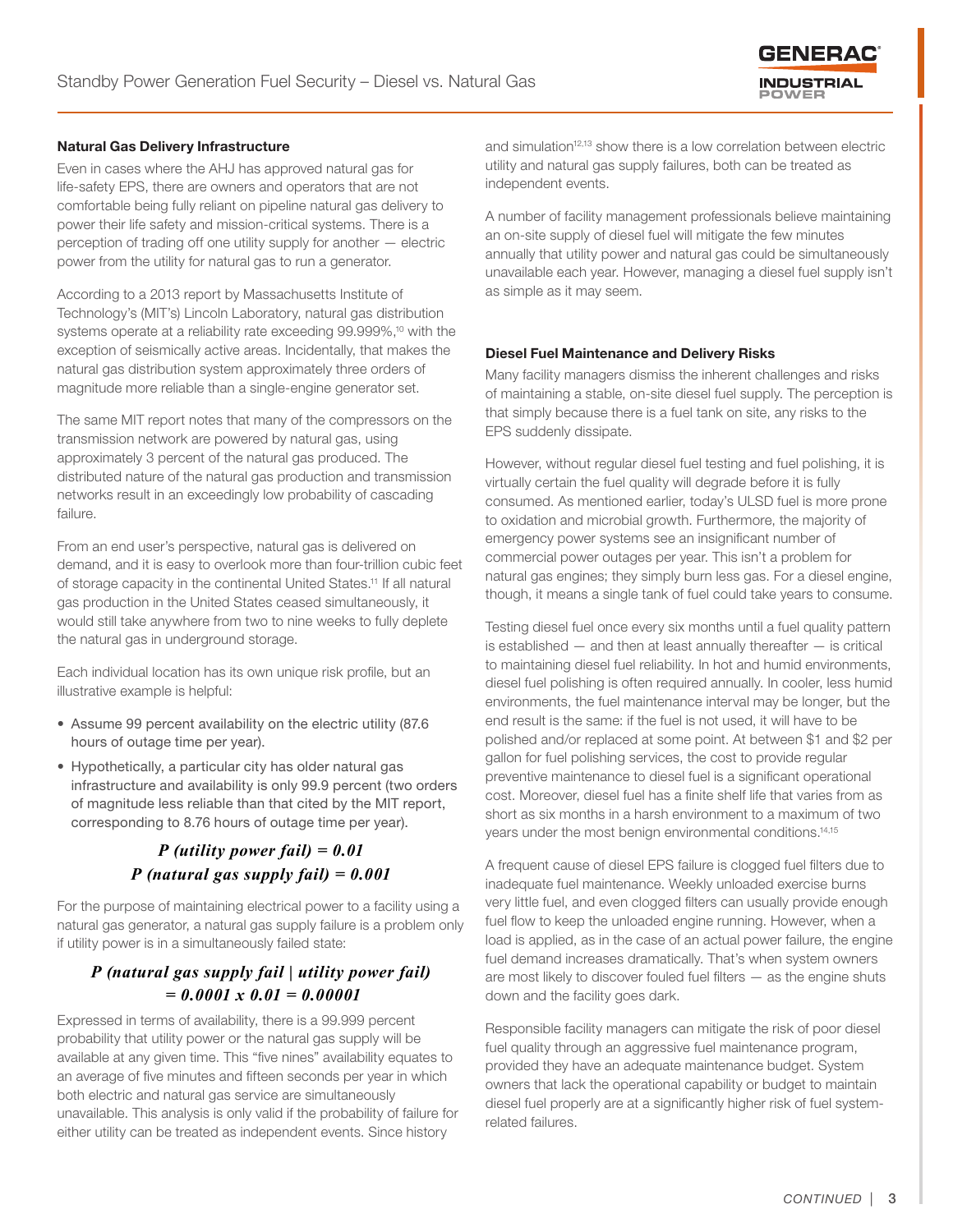The supply of diesel fuel is another external factor that can be difficult to control. The greatest reliance on emergency power systems is correlated with severe weather events and the subsequent impact to fuel transportation; timely fuel deliveries are most critical when it is most difficult to get a truck to the location. Due to infrastructure damage or government rationing of limited supplies, a supplier's ability to obtain diesel fuel for regular delivery can also be seriously challenged following major natural disasters, which is the same time an EPS may have to run continuously for days or weeks on end.

Hurricane Irene (2011) and Hurricane Sandy (2012) are two recent examples where diesel fuel supplies were seriously impacted for extended periods following initial landfall.

Hurricane Irene was a distributed impact along most of the East Coast. While damage to diesel fuel distribution infrastructure was widespread, problems were relatively minor and repaired in several days. Although limited damage to roads caused localized diesel fuel delivery problems, there was virtually no impact to natural gas supplies.

Comparatively, Hurricane Sandy devastated fuel terminals across the Northeast. Even if a delivery truck was able to get to a terminal, it was unlikely it would be able to obtain fuel. The available fuel and trucks within the region were redirected by the government to hospitals and emergency response facilities. Here are a few factors that illustrate the criticality of the situation in the Northeast following Hurricane Sandy:<sup>16</sup>

• The EPA relented on ULSD rules and allowed emergency vehicles, pumps and generators that could tolerate the higher sulfur fuel to burn 500 ppm home heating oil (a majority of the non-road engines in service at the time could handle fuel with a higher sulfur content). In New York and New Jersey, the waivers extended to December 7, 2012, until the fuel supply infrastructure had finally stabilized — more than a month after the storm made landfall on October 29.

• While not uncommon in disasters, hours-of-service regulations for fuel truck drivers were waived in the aftermath of Sandy, which was especially critical for fuel transportation. Fuel truck drivers could work as long as they could stay awake. The driver qualification and maintenance waivers, however, are only granted in the most desperate situations. Following Sandy, if a truck could carry fuel, the driver was qualified and the vehicle had a reasonable chance of getting to a destination without a major failure, they were subsequently deployed for delivery.

GENER, **INDUSTRIAL** 

• For the first time since its inception in 1920, the Jones Act, which normally prohibits foreign-flagged vessels from transporting cargo — including petroleum — between U.S. ports, was waived, enabling foreign vessels to deliver some 2.7 million barrels of product into the NYC area until the supply infrastructure was stabilized.

Keeping a diesel fueled generator running suddenly became a very uncertain proposition. Even large businesses, with robust business continuity plans, experienced problems maintaining a steady diesel supply. Meanwhile, with only isolated exceptions, generators fueled by natural gas ran continuously for days to several weeks with no fuel supply interruption.

#### Capital and Operational Costs

Facility managers and owners considering natural gas as a fuel source for their EPS should not be discouraged by the higher capital cost for a natural gas generator. In cases where a designbuild firm will be selling a finished project to another entity for management, there may be less concern for operational cost on the EPS. The actual fixed and operational costs will vary based on installation conditions and regional variations in operational costs. However, when total cost of ownership (TCO) is considered, natural gas is a better option.

| <b>Total Cost for 25 Years</b><br>(-4% Inflation) | <b>Diesel</b><br>\$148,542.00 | Natural Gas<br>\$142,157.00 |
|---------------------------------------------------|-------------------------------|-----------------------------|
| <b>Total NO<sub>x</sub></b> Emissions             | $919$ (lb)                    | $25$ (lb)                   |
| <b>Total CO Emissions</b>                         | 596 (lb)                      | $124$ (lb)                  |
| <b>Total PM Emissions</b>                         | 37 (lb)                       | $0$ (lb)                    |

Table 1: A single engine 200 kW diesel generator set compared to a 200 kW natural gas generator set using Generac Industrial Power's ROI Calculator<sup>17</sup>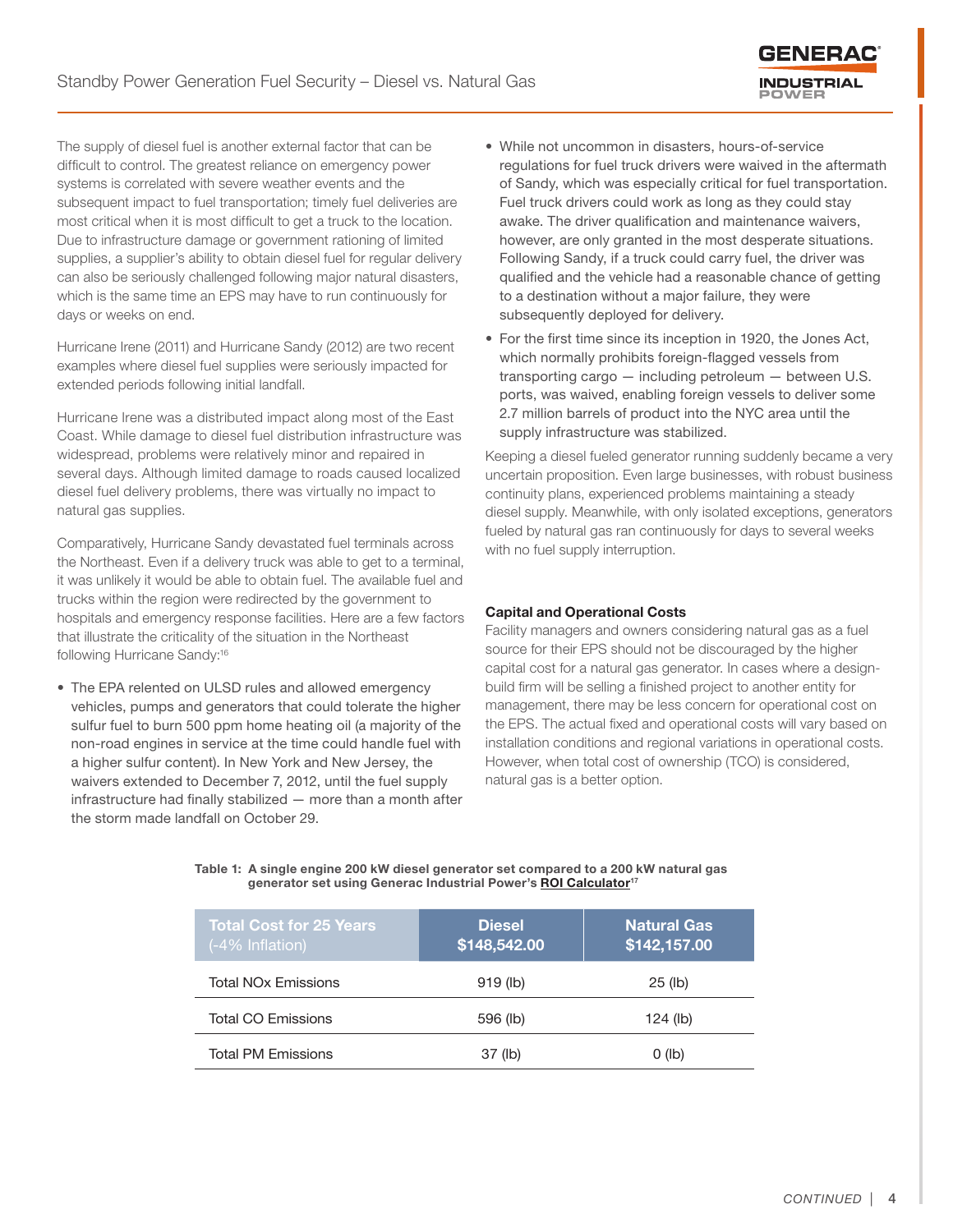

Over the life of the machine, the diesel and natural gas options have a nearly equal cost. The natural gas engine offers additional benefits, including the following:

- No fuel quality risk or the associated costs of diesel fuel polishing
- Reduced fuel delivery risk associated with natural gas, especially following natural disasters
- Lower fuel cost per kW produced In the example above, 20 hours of exercise and 25 hours of actual runtime are assumed. If actual runtime is greater, the natural gas option becomes less expensive overall compared to diesel
- Significantly reduced exhaust emissions
- Opportunity to participate in utility demand response (DR) programs at a substantially lower cost than a diesel alternative – This is attributable to the lower fuel cost of natural gas and the lower cost of meeting non-emergency emissions limits with a natural gas engine

## **SUMMARY**

No single fuel source is infallible. In this whitepaper, we addressed the external factors that can impact diesel fuel reliability maintenance for fuel quality, delivery for continuous supply and the environmental risk of accidental spills during refueling.

Natural gas has demonstrated its resilience twice in recent years against two major hurricanes in an area of the country that is highly reliant on natural gas.

For facility managers that are confident in their maintenance programs and business continuity plans, diesel will continue to play an important role in emergency power systems.

For applications where the owner's ability to aggressively maintain diesel fuel is less robust, natural gas is a better choice for longterm fuel reliability and availability.

## AUTHOR BACKGROUND:

Mike Hainzl is a power solutions manager for Generac Power Systems' Industrial Division, supporting the Northeast U.S. and Atlantic Canada.

Prior to joining Generac in 2015, Hainzl spent over 23 years in the telecom industry, where he held positions in RF and facilities engineering, field operations, and business continuity management. He has managed fixed and mobile generator fleets for national telecom providers and coordinated emergency power restoration following major events like Hurricanes Katrina, Irene and Sandy.

Hainzl developed techniques to improve operational readiness of telecom emergency generator assets through remote monitoring, automated reporting and triage. Failure mode and risk analysis provided quantitative data for capital and maintenance budgeting.

Hainzl has a BSEE, MS in engineering management and an MS in emergency management from New Jersey Institute of Technology. He is also a Certified Business Continuity Professional (CBCP).